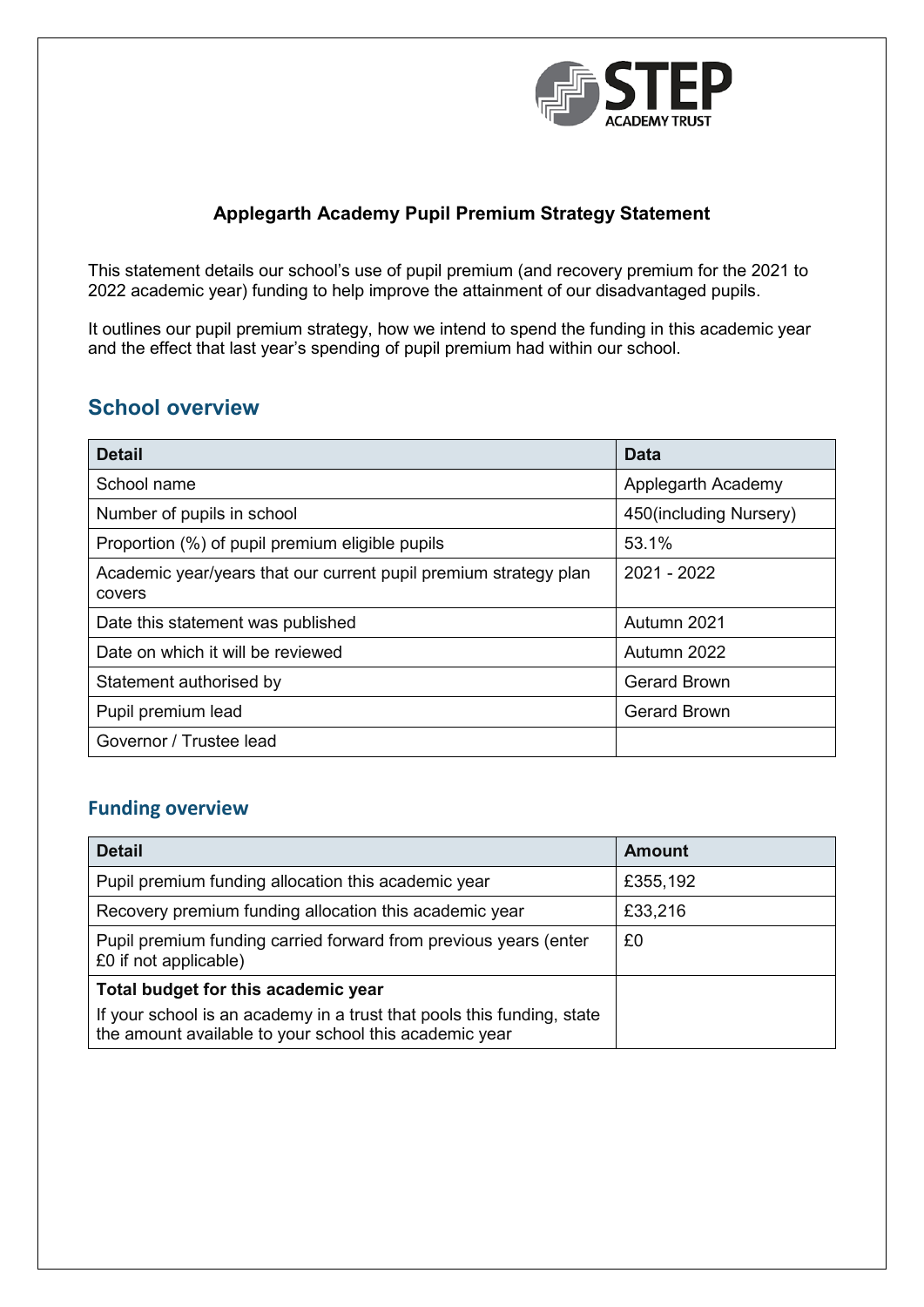

## **Part A: Pupil premium strategy plan**

## **Statement of intent**

At Applegarth, we have the highest expectations for all our pupils including those eligble for Pupil premium funding. As such, we prioritise building on our children's actual starting points and secure prior learning when designing our curriculum, school development plan and Pupil premium strategy. These plans work together and are at the heart of what we do at the school.

We have a robust monitoring system within the school which is made up of internal data and data derived from outside programmes such as TWL, FFT and SFA. This allows staff to fully understand where each child is at and where there may be specific gaps and allows staff to understand better what has been retained and therefore can be applied by our pupils.

Our initial data demonstrates that within the EYFS, children have continued to come in with lower than average oracy skills and this year in particular, lower than normal understanding of the world around them. Across the other year groups within English we have seen that whilst fluency has not regressed, it has not progressed at a rate that we would normally have expected. Also, the comprehension skills of the children is not as clear as we would expect to see. Within Maths, fluency has remained strong however reasoning skills have not developed as much as we would have expected.

High quality teaching is to the fore of what we do to support all children including those disadvantaged children. Over time, this has proven to be successful and will continue to be the driving force within the school.

Over the course of this period of time, we have not been able to offer the children the opportunities and experiences that we would normally have been able to offer and those disadvantaged children suffered most in terms of opportunities during this time. Our disadvantaged children also had reduced access to clubs and physical activities during this time. Therefore ensuring that disadvantaged children have access to experiences and club activities.

Similarly, we have investing resources in to establishing Philosophy for Children (P4C) as a part of our curriculum. Research has shown that embedding P4C supports pupils to speak confidently in front of their peers, to participate in debates in an informed and respectful manner, whilst deepening pupils' knowledge, understanding and tolerance of other viewpoints, faiths and beliefs. Our disadvantaged pupils, in particular, are benefitting from this approach, as they often come from backgrounds where low priority is given to communication and language development.

Ultimately, our key principle is to narrow the attainment gap between disadvantaged and nondisadvantaged pupils, so that all pupils are ready to achieve highly in their primary and secondary education.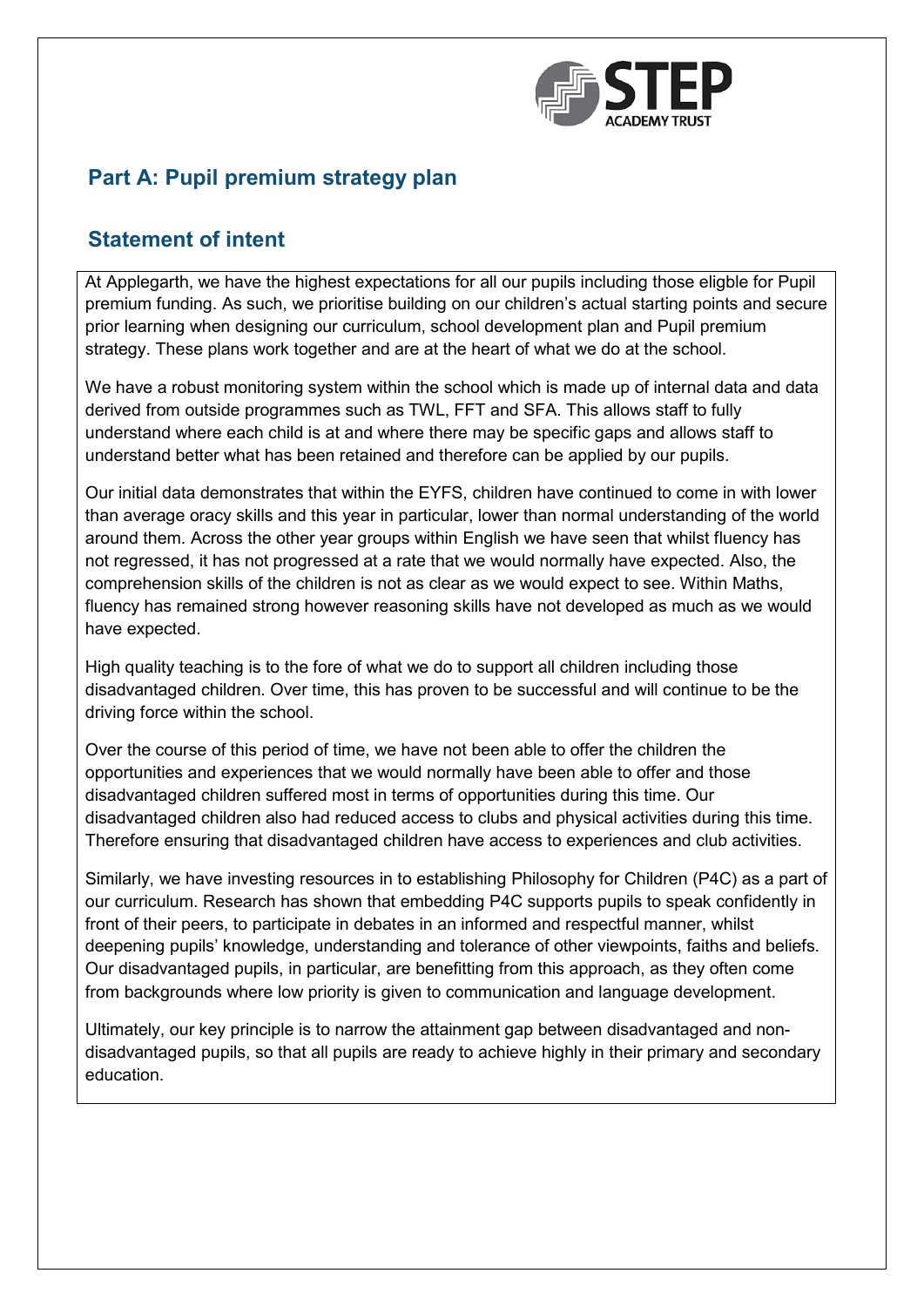

## **Challenges**

This details the key challenges to achievement that we have identified among our disadvantaged pupils.

| <b>Challenge</b><br>number | <b>Detail of challenge</b>                                                                                                                                                                                                                                                                                                                                                                                                                                                                                                      |
|----------------------------|---------------------------------------------------------------------------------------------------------------------------------------------------------------------------------------------------------------------------------------------------------------------------------------------------------------------------------------------------------------------------------------------------------------------------------------------------------------------------------------------------------------------------------|
|                            | The impact of Covid on those PPG children who may not have had the same level<br>of access to learning during the lockdown periods. The challenge is to therefore<br>identify their current levels across all subject areas and then to implement a<br>strategy that allows for gaps to be filled.                                                                                                                                                                                                                              |
| 2                          | Pupils and their families have social & emotional difficulties, including medical and<br>mental health issues.                                                                                                                                                                                                                                                                                                                                                                                                                  |
| 3                          | Children had a massively reduced exposure to cultural activities or worldly<br>knowledge. Their lack of exposure to more culturally significant experiences has<br>been heavily affected by the Covid pandemic Many children were limited in their<br>ability to access a range of different clubs To widen disadvantaged pupils' access<br>to a range of different activities and experiences. Many families have had much<br>less access to clubs and other opportunities to develop physically, emotionally<br>and socially. |
| 4                          | Attendance and Persistent Absence concerns. Our data shows that overall<br>attendance is between 2% and 5% lower for disadvantaged pupils compared to<br>their peers. Persistent Absenteeism for our most disadvantaged pupils is also<br>above national average.                                                                                                                                                                                                                                                               |

## **Intended outcomes**

This explains the outcomes we are aiming for **by the end of our current strategy plan**, and how we will measure whether they have been achieved.

| <b>Intended outcome</b>                                                                                                                                                                                                                                                                                    | <b>Success criteria</b>                                                                                                                                                                                                                                                                                                                                                                                                                                               |
|------------------------------------------------------------------------------------------------------------------------------------------------------------------------------------------------------------------------------------------------------------------------------------------------------------|-----------------------------------------------------------------------------------------------------------------------------------------------------------------------------------------------------------------------------------------------------------------------------------------------------------------------------------------------------------------------------------------------------------------------------------------------------------------------|
| Disadvantaged pupils maintain at<br>least the standard of attainment<br>they achieved at the end of the<br>previous year (Reading, Writing<br>and Maths) and previous key<br>stage; those who have 'fallen<br>behind' make accelerated progress<br>and 'catch up' or exceed prior<br>attainment standards. | End of summer 2022 and 2023 data will show<br>that $95 - 100\%$ of disadvantaged children have<br>made expected progress from the previous<br>summer.<br>End of summer data will also show that $10 - 20\%$<br>of disadvantaged children will have made<br>accelerated progress.<br>Analysis of interventions will show that<br>interventions have had a positive impact on the<br>disadvantaged children's learning and has helped<br>in accelerating their progress |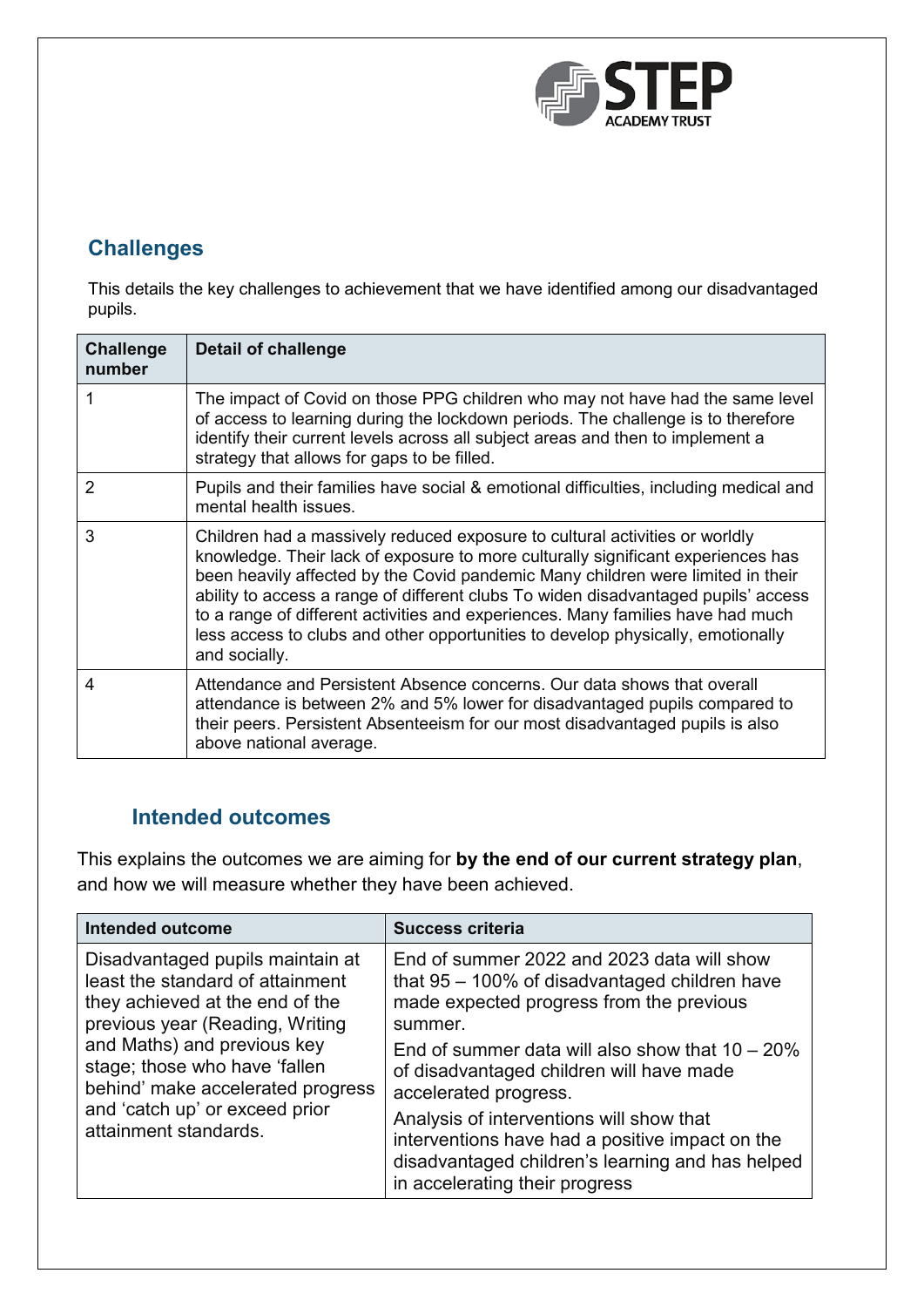

| Pupils and families with identified<br>social, emotional or health needs<br>are well supported by school staff<br>so that the needs are removed or<br>alleviated. | Family support worker/SENCo and Head teacher<br>identify and support families and children and<br>work to alleviate barriers to learning.<br>Identified children are invited to Thrive sessions<br>with Thrive practionners.<br>Vulnerable disadvantaged children are also<br>allocated a PP mentor (support staff and SLT), |
|-------------------------------------------------------------------------------------------------------------------------------------------------------------------|------------------------------------------------------------------------------------------------------------------------------------------------------------------------------------------------------------------------------------------------------------------------------------------------------------------------------|
|                                                                                                                                                                   | who will meet with them regularly and provide<br>support/alleviate barriers.                                                                                                                                                                                                                                                 |
|                                                                                                                                                                   | Pupil and parent questionnaires will show that<br>parents and children of disadvantaged families<br>feel supported and additional                                                                                                                                                                                            |
| Pupils have a breadth of<br>experiences that enable them to<br>contextualize their learning. School<br>will deliver an engaging, broad and<br>varied curriculum.  | The curriculum will provide pupils with exciting,<br>varied learning both inside and outside the<br>classsroom.                                                                                                                                                                                                              |
|                                                                                                                                                                   | Pupil questionnaires will show that children enjoy<br>school and are enthused to learn more.<br>Teachers will plan a wide range of<br>visits/experiences to inspire/enhance learning<br>and make it memorable.                                                                                                               |
|                                                                                                                                                                   | Each year group will spend allocated funding on<br>providing key days and events which excite and<br>enthuse children to learn across all subjects.                                                                                                                                                                          |
|                                                                                                                                                                   | Children will be exposed to a wide range of<br>social, cultural, enrichment and sporting<br>experiences within (and outside) the school day.                                                                                                                                                                                 |
| All disadvantaged pupils will meet<br>national expectations for<br>attendance/persistent absence                                                                  | - Disadvantaged pupils will match or exceed<br>national attendance averages for non-<br>disadvantaged pupils (96+%). - Monitoring of<br>attendance by Head teacher brings about and<br>increase in PP pupils' attendance and a decrease<br>in persistent absence                                                             |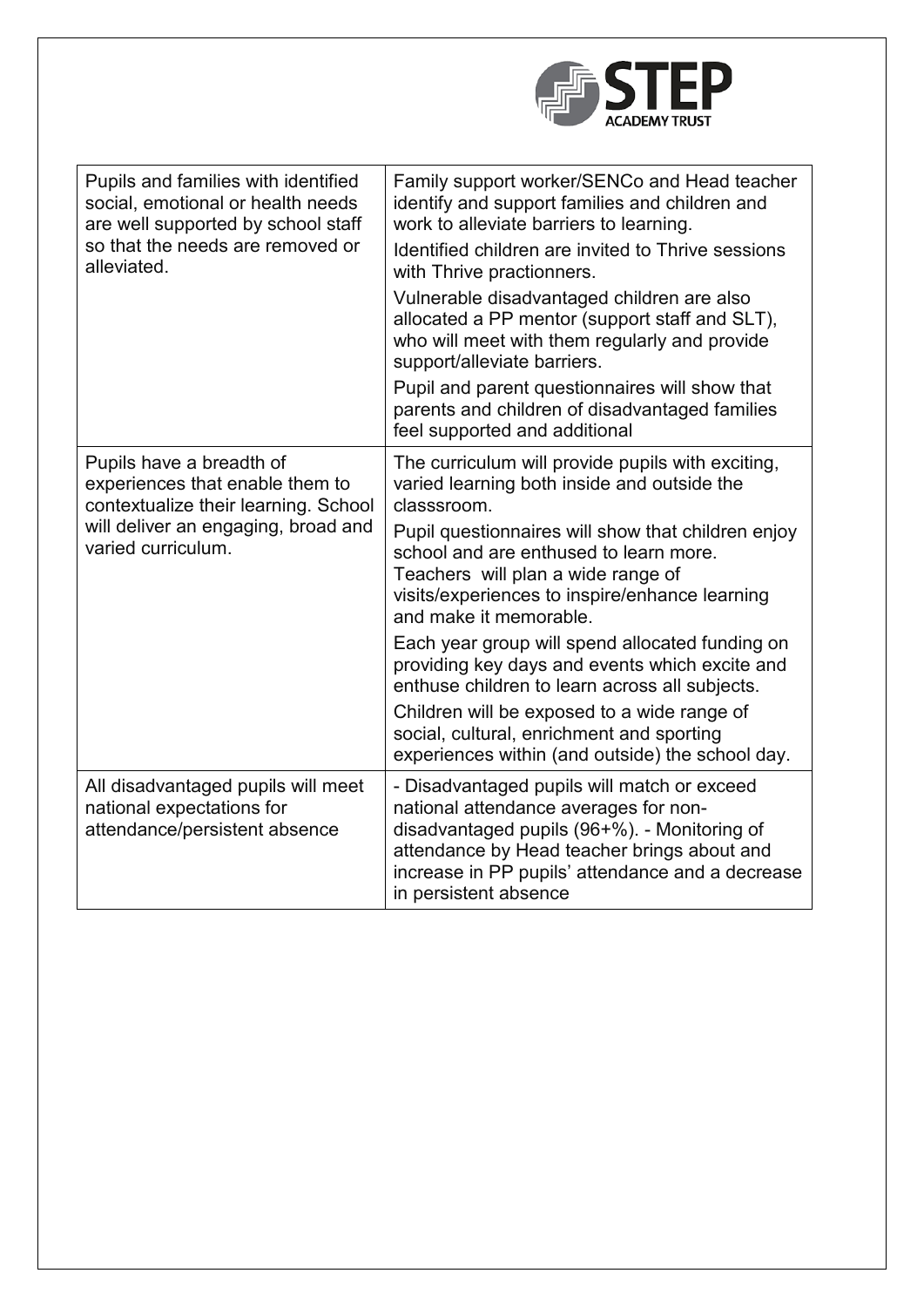

# **Activity in this academic year**

# **Teaching (for example, CPD, recruitment and retention)**

## Budgeted cost: **£175,300**

| <b>Activity</b>                                                                                                                                                                                                                                                                                                                         | Evidence that supports this approach                                                                                                                                                                                                                                                                                                                                    | <b>Challenge</b><br>number(s)<br>addressed |
|-----------------------------------------------------------------------------------------------------------------------------------------------------------------------------------------------------------------------------------------------------------------------------------------------------------------------------------------|-------------------------------------------------------------------------------------------------------------------------------------------------------------------------------------------------------------------------------------------------------------------------------------------------------------------------------------------------------------------------|--------------------------------------------|
| -Allocation of funds<br>towards Continuing<br><b>Professional Development</b><br>(CPD) for teachers and<br>TAs across school. Impact<br>of each CPD event to be<br>recorded and monitored. -<br>Allocation of funds for<br>reading, writing and maths<br>initiatives, subscriptions<br>and high quality texts for<br>EYFS, KS1 and KS2. | Quality of teaching in all classes every day<br>meets the academy and trust standard.<br>Provision of interventions and challenge<br>teaching for children identified as needing<br>additional support.<br>see www.Gov.uk/publications/the-pupil-<br>premium-how-schoolsare-spending-the<br>funding-successfully                                                        | $\mathbf{1}$                               |
| Funding to hire two<br>experienced teachers to<br>work across KS2.                                                                                                                                                                                                                                                                      | Teachers will work with existing teachers to<br>team teach and work independently with<br>groups for maths and English. Teachers will<br>also provide interventions to ensure all<br>children have achieved learning objectives<br>from the morning session<br>https://sandbox.educationendowment<br>foundation.org.uk/education-<br>evidence/teaching-learning-toolkit | 1                                          |
| Keep and improve upon<br>existing staffing structure<br>to ensure that all PPG<br>children have access to<br>experienced and well<br>trained teachers.                                                                                                                                                                                  | www.Gov.uk/publications/the-pupil-premium-<br>how-schoolsare-spending-the funding-<br>successfully                                                                                                                                                                                                                                                                      | $\mathbf{1}$                               |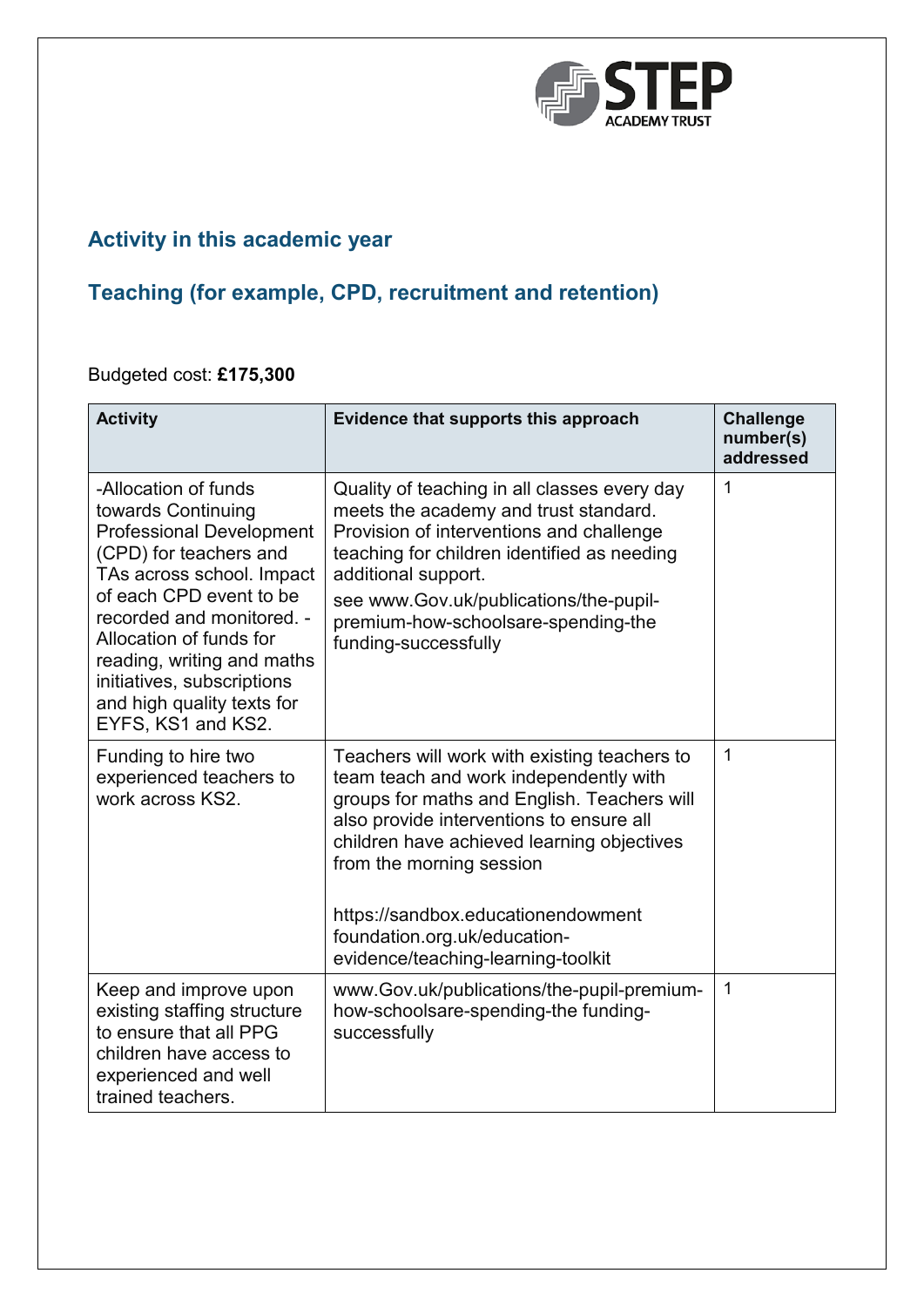

# **Targeted academic support (for example, tutoring, one-to-one support structured interventions)**

Budgeted cost: **£97,500**

| <b>Activity</b>                                                                                                                                                                                                                                                                          | Evidence that supports this approach                                                                                                                                                                                                                                                                                                                                                                                                                                                                                                                                                              | <b>Challenge</b><br>number(s)<br>addressed |
|------------------------------------------------------------------------------------------------------------------------------------------------------------------------------------------------------------------------------------------------------------------------------------------|---------------------------------------------------------------------------------------------------------------------------------------------------------------------------------------------------------------------------------------------------------------------------------------------------------------------------------------------------------------------------------------------------------------------------------------------------------------------------------------------------------------------------------------------------------------------------------------------------|--------------------------------------------|
| Provide targeted,<br>structured<br>interventions to<br>children across whole<br>school<br>Interventions to be<br>monitored and<br>evaluated by Head and<br>deputy head.<br>Interventions to be<br>carried out by<br>experienced teachers<br>and Teaching<br>Assistants within<br>school. | Utilising the expertise of additional adults to target<br>specific pupils after formative and summative<br>assessments so bespoke intensive sessions are<br>provided to close gaps in learning.<br>Repeated, targeted, specific interventions allows pupils<br>to transfer knowledge from their short-term to long-term<br>memory.<br>https://educationendowmentfoundation.org.uk/education-<br>evidence/teaching-learning-toolkit/teaching-assistant-<br><b>interventions</b><br>https://educationendowmentfoundation.org.uk/education-<br>evidence/teaching-learning-toolkit/one-to-one-tuition | 1                                          |
| Booster lessons after<br>school to target<br>specific gaps in<br>Reading, Writing, GPS<br>and Maths for<br>disadvantaged pupils                                                                                                                                                          | Tailored short, intensive and frequent booster lessons to<br>close gaps in learning for specific areas/concepts.<br>https://educationendowmentfoundation.org.uk/education-<br>evidence/teaching-learning-toolkit/extending-school-time                                                                                                                                                                                                                                                                                                                                                            | 1                                          |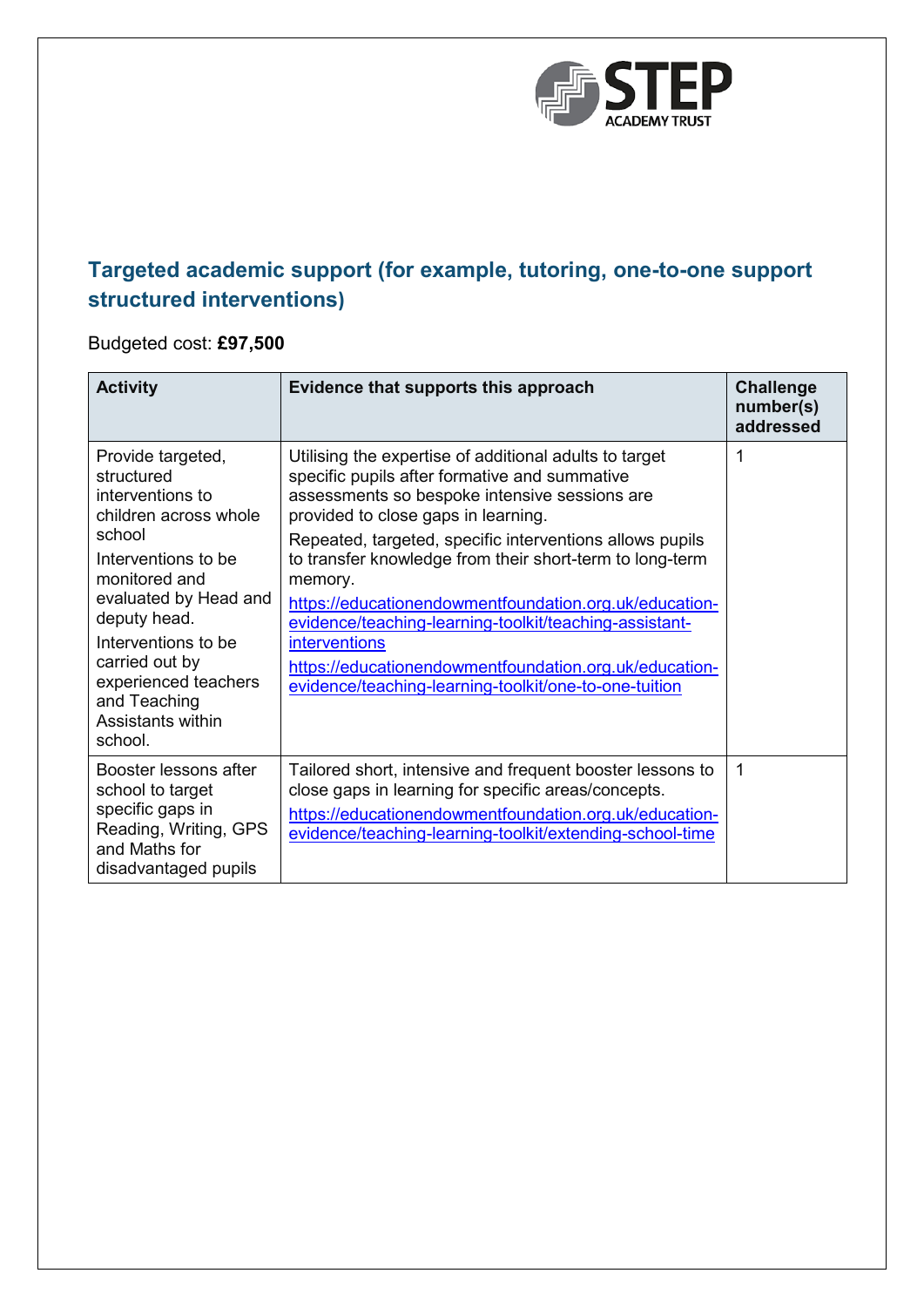

# **Wider strategies (for example, related to attendance, behaviour, wellbeing)**

## Budgeted cost: **£82,392**

| <b>Activity</b>                                                                                                                                                                                                                                                                                                                                                                                                                      | Evidence that supports this approach                                                                                                                                                                                                                                                                                                                                                                                                                                                                                                                                                                                       | <b>Challenge</b><br>number(s)<br>addressed |
|--------------------------------------------------------------------------------------------------------------------------------------------------------------------------------------------------------------------------------------------------------------------------------------------------------------------------------------------------------------------------------------------------------------------------------------|----------------------------------------------------------------------------------------------------------------------------------------------------------------------------------------------------------------------------------------------------------------------------------------------------------------------------------------------------------------------------------------------------------------------------------------------------------------------------------------------------------------------------------------------------------------------------------------------------------------------------|--------------------------------------------|
| Family support<br>worker/SENCo and<br>Head teacher identify<br>and support families<br>and children and work<br>to alleviate barriers to<br>$learning. -$<br>Vulnerable children to<br>be highlighted and<br>supported through<br>Thrive sessions. -<br>All vulnerable PP<br>children to be allocated<br>a Mentor who will<br>support them in<br>alleviating barriers to<br>learning by meeting<br>regularly throughout<br>the year. | https://sandbox.educationendowment<br>foundation.org.uk/educationevidence/teaching-<br>learningtoolkit/parental-engagement                                                                                                                                                                                                                                                                                                                                                                                                                                                                                                 | 2 and $4$                                  |
| <b>Weekly Pastoral</b><br>groups to enable<br>pupils to embed self-<br>regulation techniques                                                                                                                                                                                                                                                                                                                                         | Provides support mechanism for key pupils and families,<br>as well as up-skilling staff to further embed effective<br>strategies in school.<br>Pupils emotional and well-being needs are being met<br>due to this additional support. Our Zones of Regulation<br>approach is further reinforced through the extra support<br>given by our Pastoral Lead.<br>https://educationendowmentfoundation.org.uk/news/eef-<br>blog-new-eef-case-studies-social-and-emotional-<br>learning-sel<br>https://educationendowmentfoundation.org.uk/education-<br>evidence/teaching-learning-toolkit/metacognition-and-<br>self-regulation | 2 and $4$                                  |
| Head teacher to<br>ensure that parents<br>are made aware of<br>expected attendance<br>levels when they fall<br>below 90%. -<br>Partnership working<br>with EWO re pupils                                                                                                                                                                                                                                                             | Provide ongoing advice and support to SLT with further<br>strategies, increasing overall school attendance.<br>EWO supports key families to improve attendance and<br>reduce Persistent Absenteeism.<br>UK research evidence data shows a direct correlation<br>between attainment and attendance.                                                                                                                                                                                                                                                                                                                         | $\overline{4}$                             |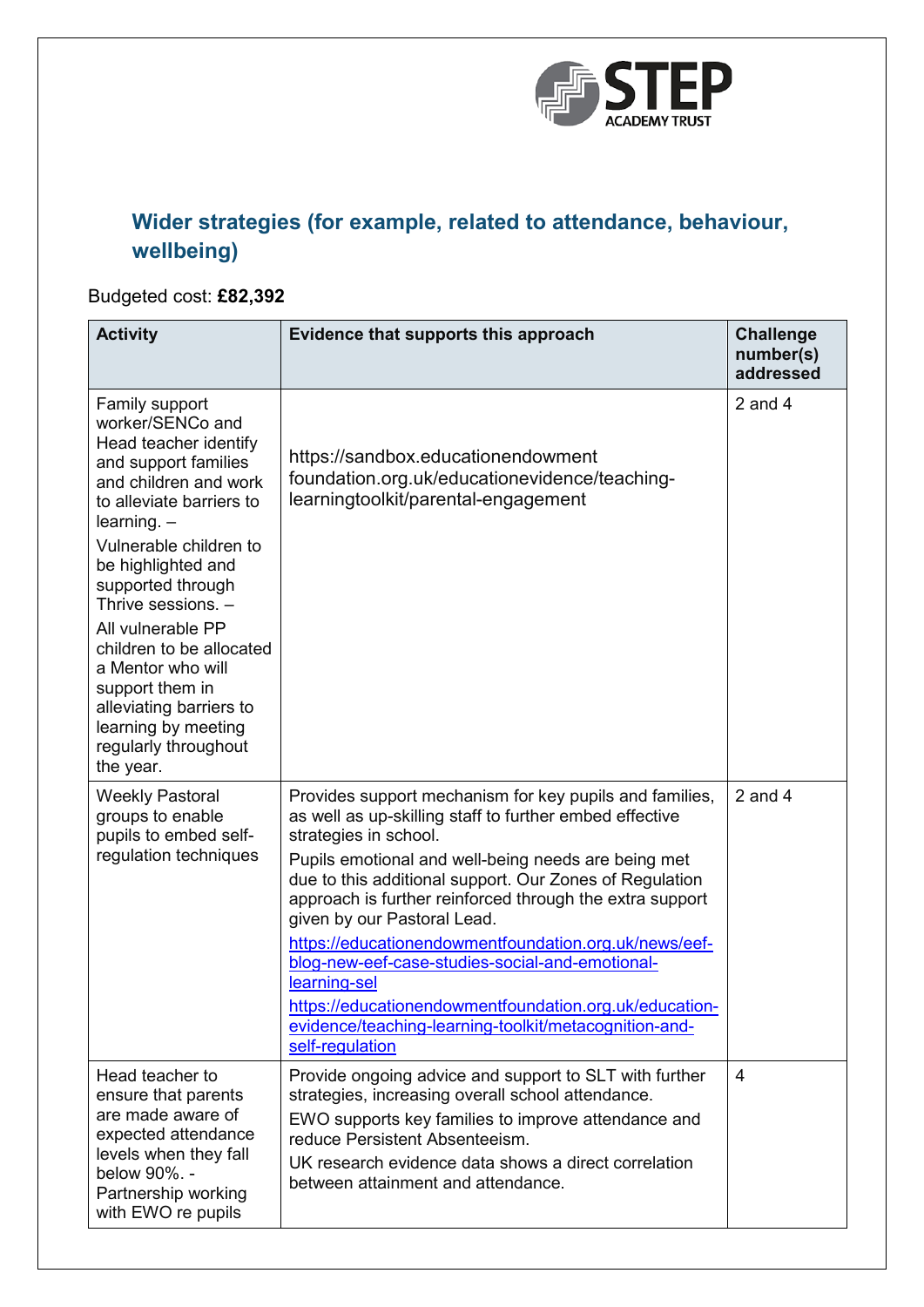

|                                                                                                                                                                        | https://www.ucl.ac.uk/ioe/research-<br>projects/2021/apr/school-absences-and-pupil-<br>achievement                                                                                                                                                                                               |   |
|------------------------------------------------------------------------------------------------------------------------------------------------------------------------|--------------------------------------------------------------------------------------------------------------------------------------------------------------------------------------------------------------------------------------------------------------------------------------------------|---|
| All children in school to<br>be given opportunity to<br>participate in activities<br>which enhance and<br>broaden the curriculum<br>and their learning<br>experiences. | To provide relevant experiences to all pupils to deepen<br>and extend their understanding of the learned curriculum<br>Emphasis this year on sports and ensuring that all<br>children are able to participate in a range of sporting<br>activities which enhance and build on the PE curriculum. | 3 |
| This will be achieved<br>through funding for<br>each year group to<br>plan enriching<br>experiences and<br>activities,                                                 | Clubs to be subsidised through PPG and Sports<br>premium funding.<br>https://educationendowmentfoundation.org.uk/education-<br>evidence/teaching-learning-toolkit/one-to-one-tuition                                                                                                             |   |
| After school club<br>funding for pupil<br>premium children and<br>subsidised costs to the<br>residential for year 6<br>PP children                                     | Provision of a range of initiatives to extend<br>children's experiences see<br>www. Gov.uk/publications/the-pupilpremium-how-<br>schools-are-spendingthe funding-successfully.<br><b>Education Endowment Trust Toolkit</b>                                                                       |   |

# **Total budgeted cost: £335,192**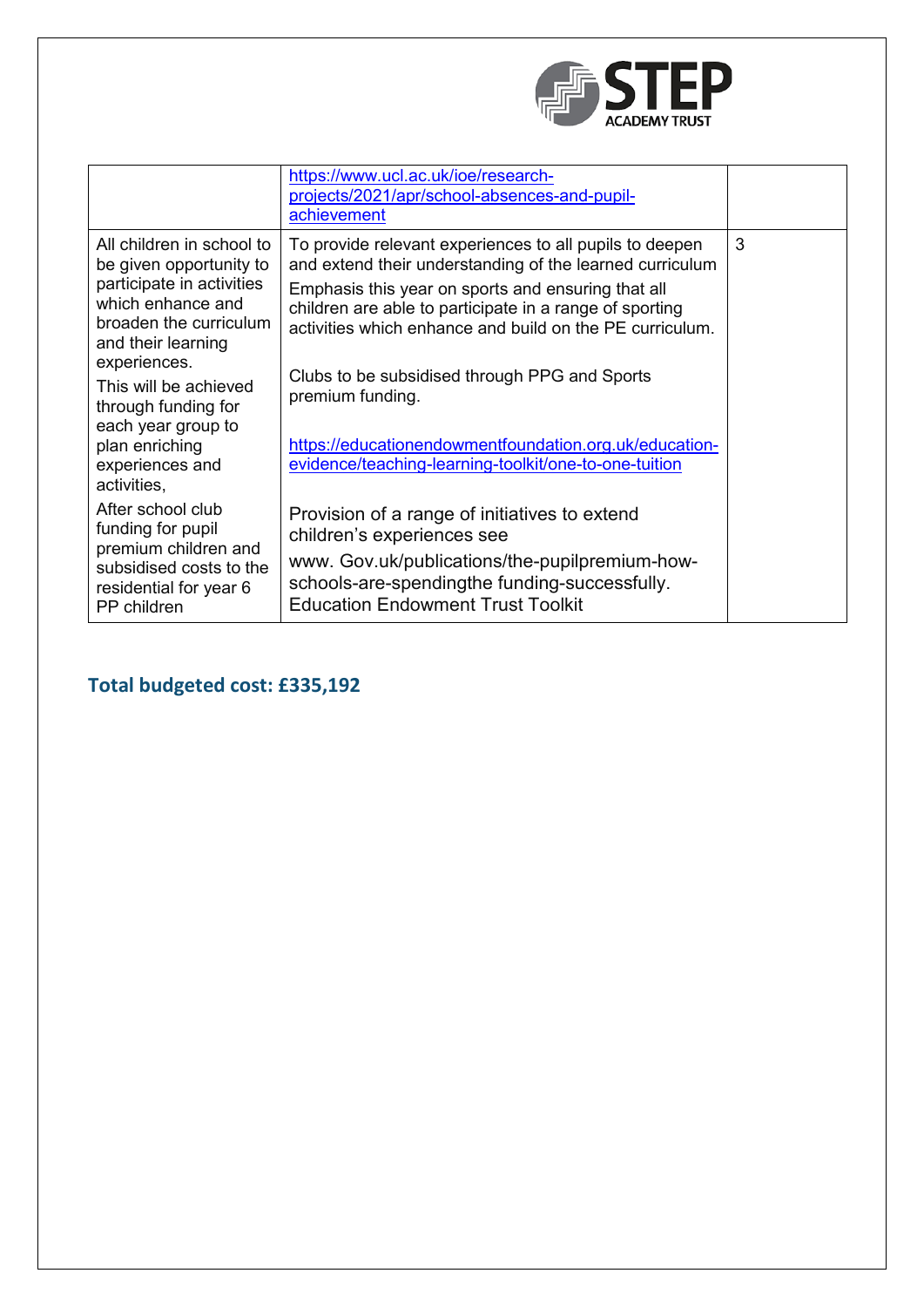

## **Part B: Review of outcomes in the previous academic year**

### **Pupil premium strategy outcomes**

This details the impact that our pupil premium activity had on pupils in the 2020 to 2021 academic year.

#### **End of Autumn Term:**

**Year 3** In Reading, the percentage of children attaining the expected standard is higher than the percentage of the cohort as a whole. 13% of PPg children are on track to achieve Greater depth by the end of the year. In writing, the percentage of PPG children working at the expected standard is lower (-6%)to that of the cohort as a whole. Maths shows that the percentage of PPG children at the expected standard is in line (+1%) to that of the whole cohort. PPG children have made accelerated progress in all 3 areas which is greater progress than non PPG

#### **Year 4**

Year 4 as a cohort are not making the same levels of progress as the rest of the school and therefore attainment as a whole is lower than we would want. There is a trainee teacher in one of the classes who is being supported by our Assistant Head teacher. In writing, the percentage of PPG children at achieving the expected standard below non PPG.

#### **End of Spring Term:**

**Year 3** In reading, the percentage of PPG children working at the expected standard is equal to that of non-PPG and with 17% of PPG children now working at a Greater depth standard. In writing, the percentage of PPG children working at the expected standard is 5% lower than that of non-PPG and therefore will be a focus for the coming term. In maths, the percentage of PPG children working at the expected standard is in line with that of non – PPG however the percentage working at greater depth (15%) is 5% higher than that of non – PPG**.** Progress across reading and maths is accelerated whilst within writing it is at the expected level. This is the same as progress rates for non-PPG.

**Year 4** In reading, the percentage of PPG children at the expected standard is still lower than non ppg with progress still only at the expected level. We will continue to work with the teachers to ensure that more accelerated progress is made and that the gap between PPG and non PPG narrows. This will also apply to writing within the year group.

#### **End of Summer Term:**

**Year 3** PPG pupils made accelerated progress throughout the year. PPG Reading points progress rates was accelerated at 6.8 which was higher than the total cohort which was 6.3 points of progress. PPG writing saw expected rates of progress made with 5.2 points of progress being achieved. Maths saw a similar expected level of progress with rates of 5.1.

**Year 4** Year 4 PPG children achieved their academic target however progress within reading for PPG children was at a rate of 4.7 points of progress. Reading within this group is one that we will continue to support in Year 5.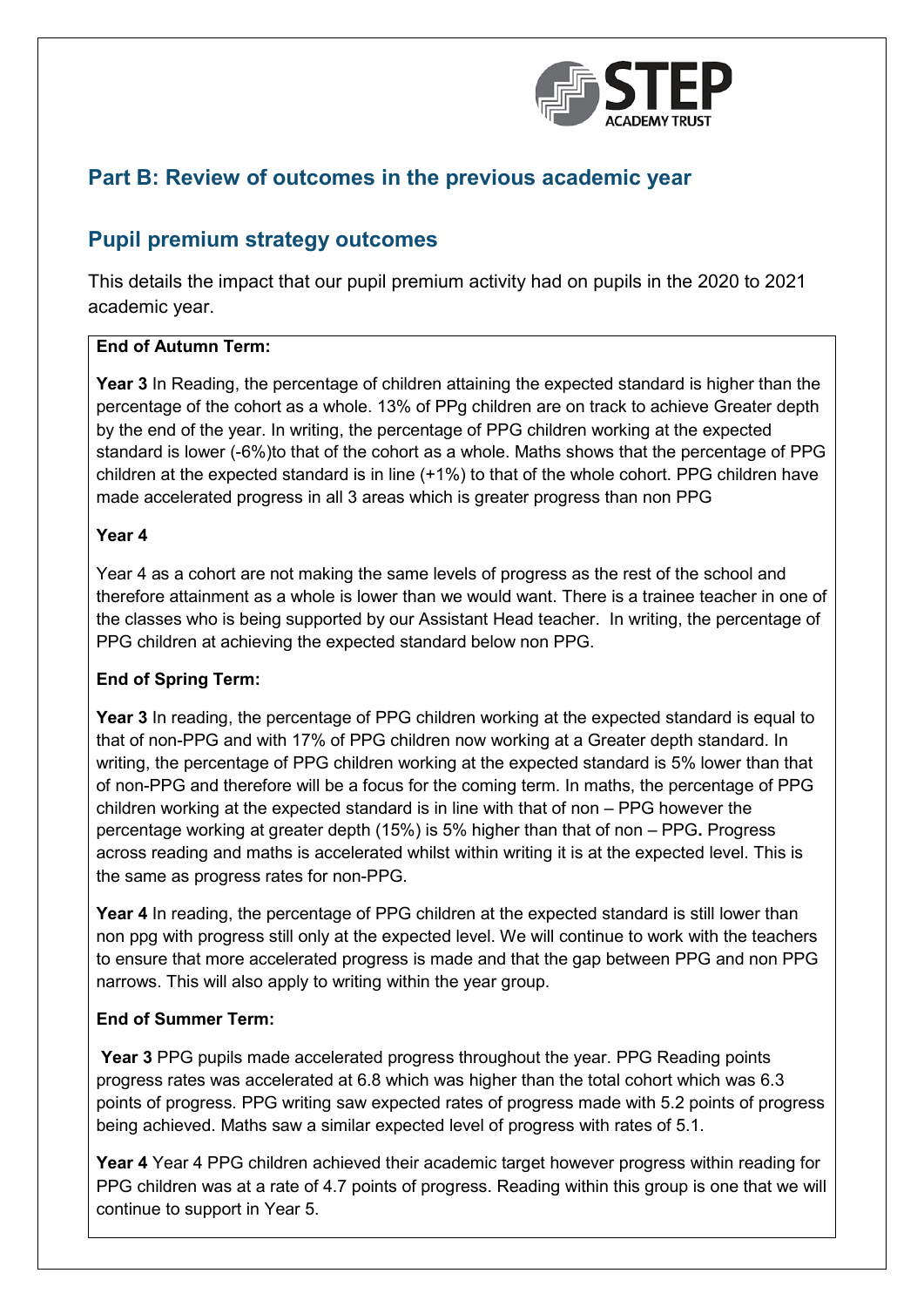

### **End of Autumn Term:**

**Year 5** Year 5 have exceeded their targets for this term and the percentage of PPG children working at the expected standard in reading is very similar to the percentage of non PPG.Within writing, the percentage of PPG children at the expected standard is above that of non PPG. Progress made by Year 5 PPG has been accelerated within Maths, is at the expected rate within writing.

**Year 6** Year 6 PPG children have exceeded their targets for this term and the percentage of children working at the expected standard is similar to the percentage of non PPG. Progress across all 3 subjects has been at the expected standard.

#### **End of Spring Term:**

**Year 5** Progress for Year 5 PPG children has mirrored that of non PPG with accelerated progress being made within reading and maths and expected progress within writing. Whilst PPG children have exceeded their targets for the term within reading and maths, there still needs for work to be done on writing where the gap between PPG and non – PPG is at its greatest -7% and where the target for the term has not been met. The KS2 moderator will spend time with the Year 5 team to ensure planning and lesson help for accelerated progress to be made and for attainment to be greater.

**Year 6** Year 6 PPG children have reach similar levels of attainment to those of non PPG in Reading and writing however the gap between the 2 groups in maths is 5%. Further refinement of the curriculum and opportunities to apply their knowledge will be given to the children.

**End of Summer Term:** Year 5 PPG pupils made accelerated or expected progress throughout the year. PPG Reading progress rates was 4.9 (expected progress) PPG Writing Progress rates was 5.8 PPG Maths progress rates was 4.8 .

**Year 6** The impact of the interventions or booster sessions led by additional teachers, ELP assistants and Thrive practitioners saw Year 6 PPG pupils made accelerated progress throughout the year. The average scaled score for reading GPS and maths, was 8.4 points higher than the national average. In Reading, 93% of PPG achieved the expected standard with 52% PPG achieving the higher standard. Within writing, 91% of PPG secured the expected standard with 33% reaching the higher standard. The scaled score within writing was 5.3 points higher than the national average. Within maths, 93% of PPG children achieved the expected standard whilst 59% achieved the higher standard. The average scaled score was 8.7 points higher than the national average. In GPS, 93% of PPG children achieved the expected standard with 74% achieving the higher standard. The average scaled score was 9.6 points higher than the national average. Overall, the combined for reading, writing and maths saw 91% of PPG children achieve the combined score with 26% achieving the higher standard.